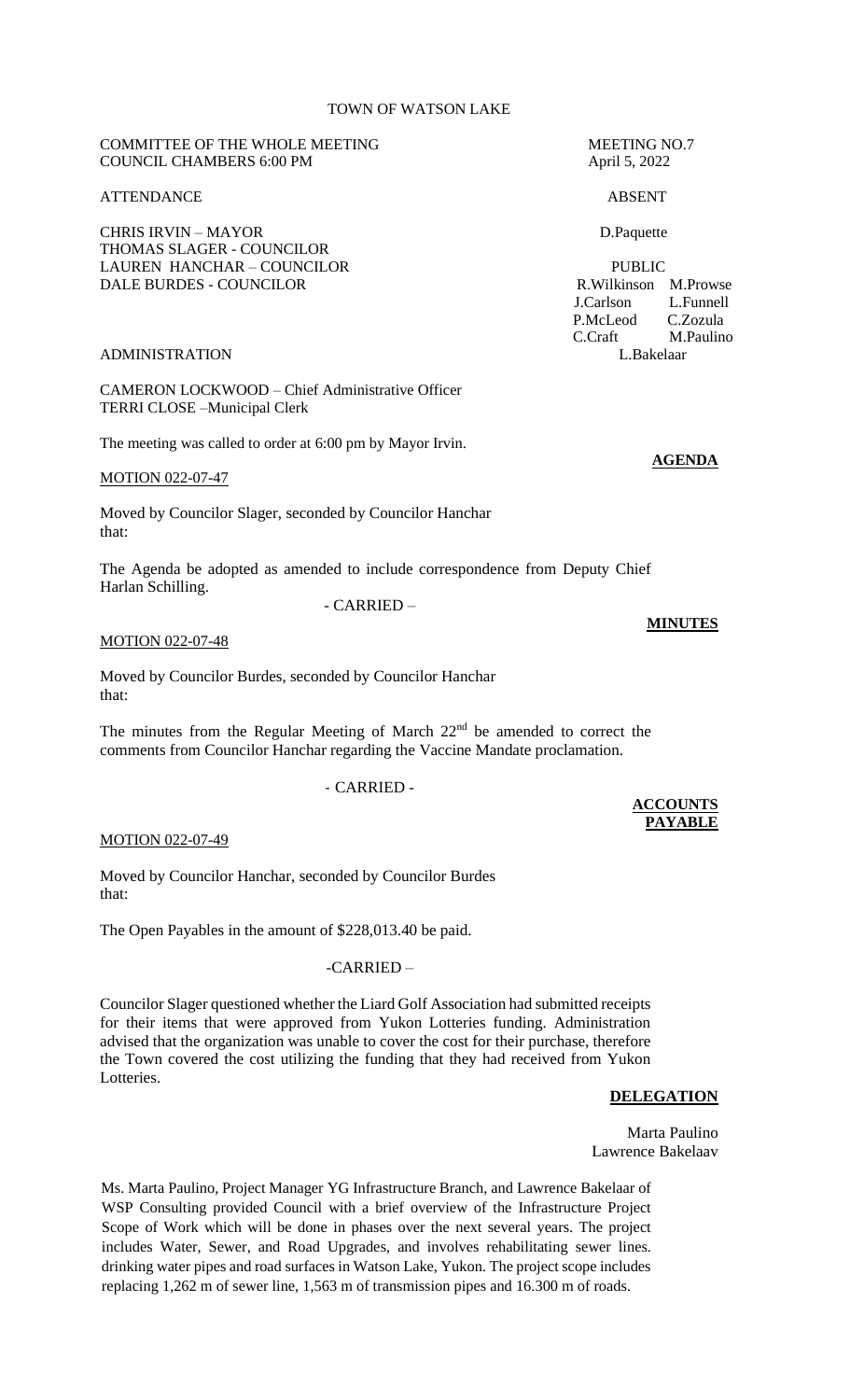Council discussed the various phases of the project and had questions on timelines and budgets going forward. Councilor Hanchar enquired whether the project is protected with the cost of inflation? Marta agreed to review as there is no guarantee at this stage whether more funding will be approved.

Mayor Irvin thanked both Marta and Lawrence for their presentation. This is a big undertaking which will strengthen the Town's infrastructure for many years, and the Town of Watson Lake is excited that this important project will soon be underway, and look forward to working with the Yukon Government to ensure the success of the project.

Councilor Slager asked whether residents would have the opportunity to be added to the project on an individual basis. Administration believes this could put added strain on the project but agreed that it would be potential for local contractors to provide this service while the infrastructure upgrades are being done.

**REPORTS**

#### **CAO Report**

Administration provided an update on the Municipal Services building. Thing are moving ahead on relocating the Fire Department into the facility, although operational, it is still not completely set up. A contractor has been hired to set up the shelving units.

The new mini excavator has arrived. The other items are still on order from last year, awaiting updates for our fleet vehicles.

Administration publicly acknowledged the hard work that Tyson Cole provided over the course of the winter getting the Fire Department back on track, helping with the move and ensuring all the equipment is certified & up to standard. Advertising for the Director of Protective Services position closes on Friday.

The job posting for the Finance Assistant position has closed and interviews are being held for that position.

The Public Works Department have done remarkable work removing snow from the streets. Local contractors have been hired to assist with hauling excess snow, and Administration wants to thank the contractors for providing the equipment to assist with this endeavour. The snow removal has been a major cost to the municipality.

The AYC AGM is being held in Whitehorse May  $13<sup>th</sup>$  &  $14<sup>th</sup>$ . A request was made by YG that if Council wants to meet with any Ministers or Departments, it could be arranged during the AGM.

The tender for the Public Waste drop- off project has been advertised. Administration is working on the final review stages of the Solid Waste application.

A date for the Open house for the Municipal Services Building was addressed. The move for public works will start shortly. Arrangements are being made for the frozen sewer lines to be steamed.

The zoning bylaw has been sent out to an independent consultant for review and will be forwarded to Council once the review is complete.

April  $12<sup>th</sup>$  is the next strategic planning session.

Councilor Hanchar requested an update on the situation with the leaking issues at the Recreation Centre roof. Administration advised that Iyon Kechika was hired to remove the snow from the roof. Funding has been found and Superior roofing has been contacted to provide a scoping plan.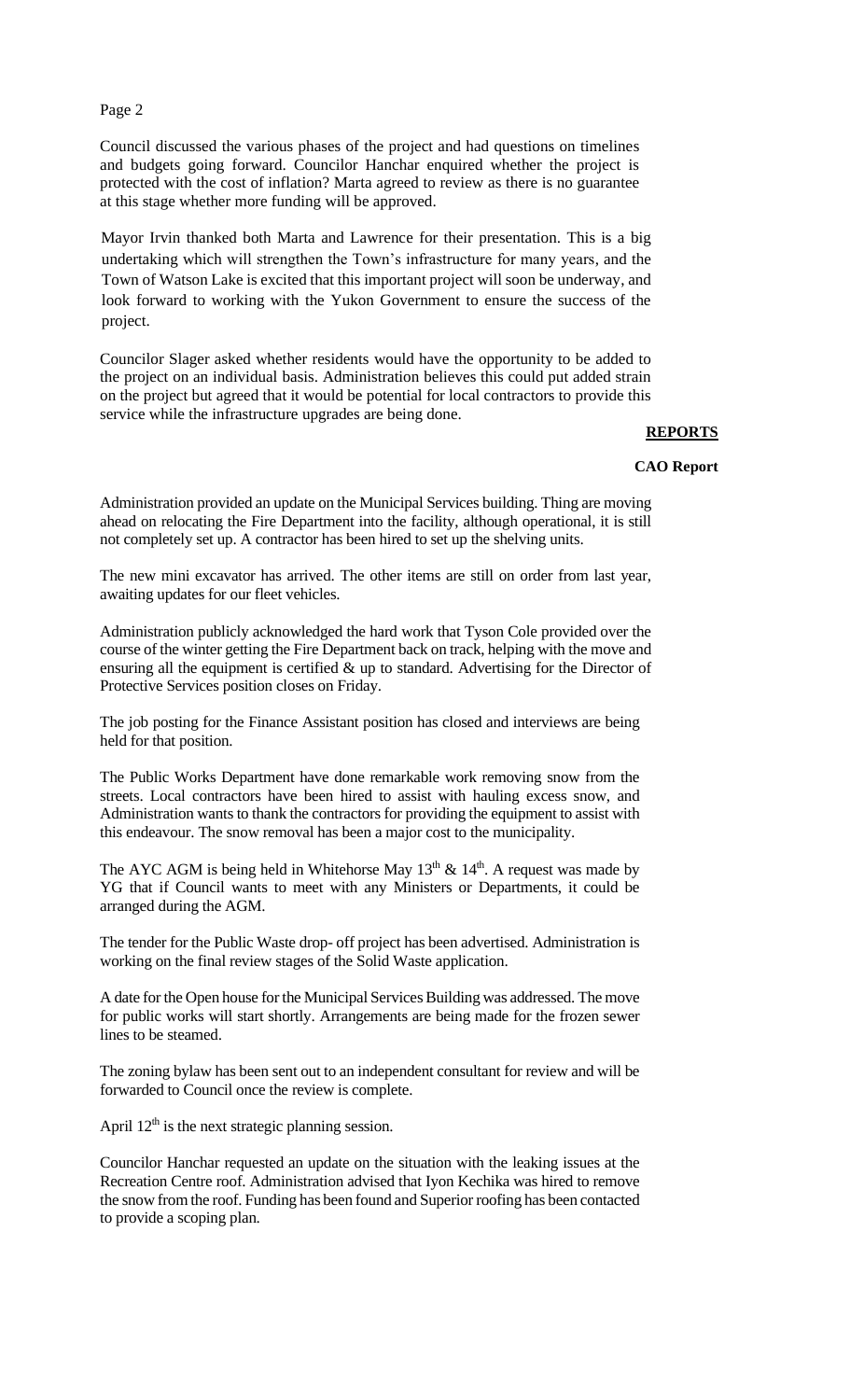Councilor Hanchar also questioned whether the leak detection equipment had been ordered and was informed that the equipment will be ordered within the next week as it cannot be used until the snow is gone.

> DEPARTMENTAL REPORTS

Council was in receipt of the quarterly departmental reports and commented on the thoroughness of the Fire Department report and thanked Tyson Cole for stepping in to cover this position in the interim.

There were questions on the budget reports. Administration provided an update that the total revenue for the Town is currently \$6,721,818.06.

Councilor Hanchar questioned the deficit in the Public Works department. Administration advised the deficit was a result of the cost of snow removal, but it will be covered internally.

Administration advised that the departmental reports will be available on the Town website.

## MOTION 022-07-50

Moved by Councilor Hanchar, seconded by Councilor Burdes that:

Council accept the Departmental quarterly reports as presented.

# - CARRIED -

# **NEW & UNFINISHED**

DRAFT CEMETERY BYLAW

Council discussed the draft Cemetery Bylaw and comments that were submitted by the public.

Mayor Irvin addressed the sensitivity of the bylaw with the implemented changes and thanked the individuals for submitting their comments and agreed more discussion is needed. Councilor Burdes discussed feedback that was provided by the community and highlighted several articles in the bylaw expressing concern with various sections. He suggested that certain sections of the bylaw be combined as there is a lot of duplication, this would allow the bylaw to be easier to read. Mayor Irvin thanked Councilor Burdes for his comments. Councilor Slager addressed the reserving of burial plots in advance, as some families have paid a deposit to reserve plots. Administration advised there are several plots that have been reserved but not paid for, leaving few available plots in the cemetery. This needs to be addressed going forward.

Councilor Hanchar addressed the planting of flowers being allowed and the town making certain allowances. Mayor Irvin stated the Bylaw needs to provide clear direction to Administration prior to moving forward. Council suggested a fee schedule be drafted to ensure it covers the cost of perpetual care related to the new design and that the public can review prior to completion.

## MOTION 022-07-51

Moved by Councilor Hanchar, seconded by Councilor Slager that:

The Cemetery Bylaw discussion be tabled to the Committee of the Whole Meeting in May.

-CARRIED-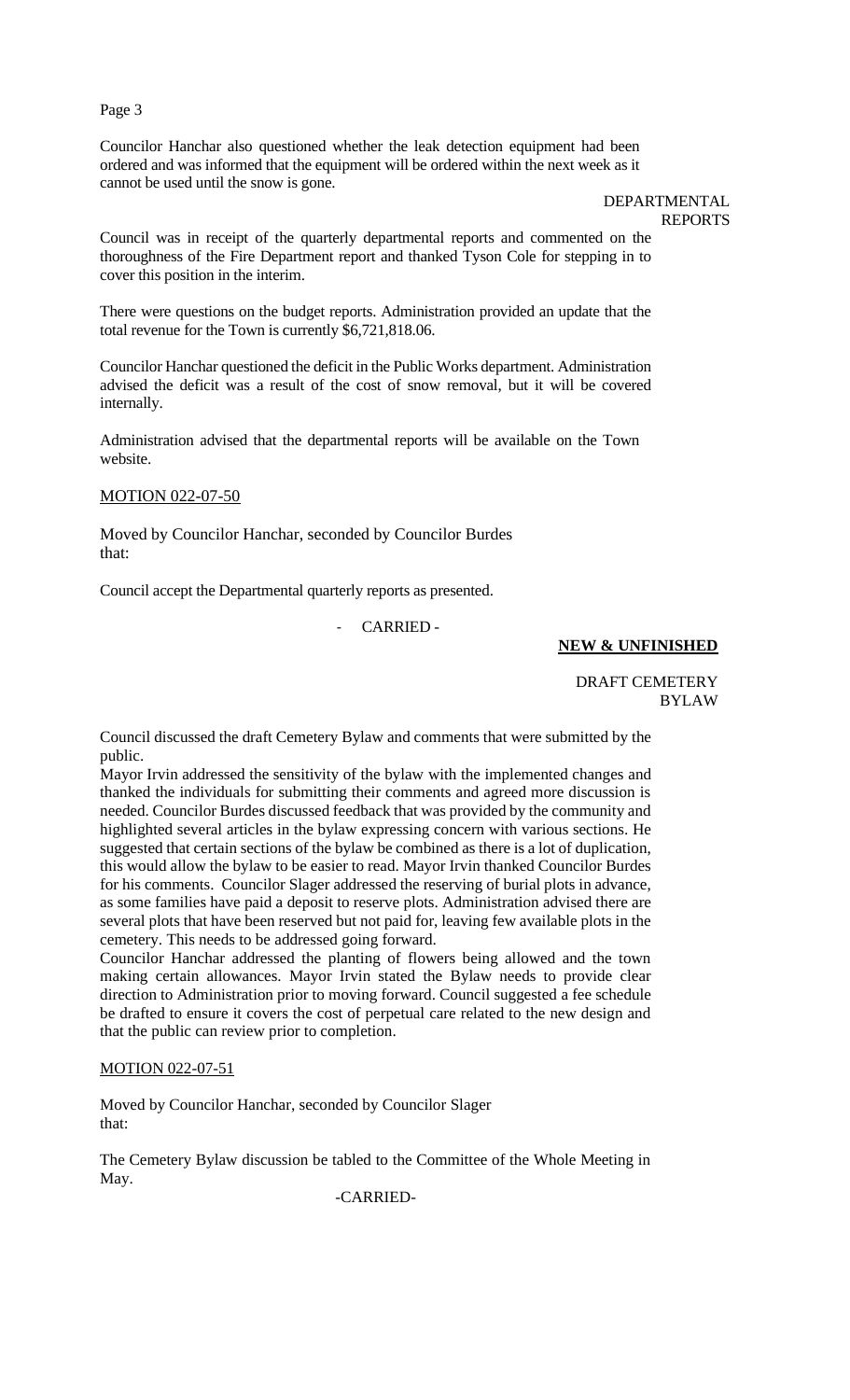Council was presented with an Administration report and recommendations regarding residential sewer steaming on Tintina Way, and the implications of reimbursing homeowners for any steaming costs that they have had to incur as a result. Mayor Irvin read the report to the public. The report provided information from the Town Utilities operators and Engineers who were unable to determine the cause, whether it is the sewer main freezing or if it is the residential services freezing causing the sewer main to freeze. Mayor Irvin addressed the Town Water & Sewer Bylaw that is in place to mitigate the situation and to ensure a process is in place regarding any Town infrastructure failure.

Councilor Slager addressed the freezing that has occurred in the main and is in favor of reimbursing those affected and introduced a motion to authorize the re-payment of steaming costs. Councilor Hanchar is empathetic to the situation, however the report concludes the freezing is not at the fault of the municipality. Administration provided Council with information that one property owner has been compensated by the Towns' insurance, where others were a direct result of freezing in a private service.

Councilor Slager addressed previous monies that have been reimbursed and exceptions that have been made. Mayor Irvin stated that Town policy and By-laws are strong and need to be followed.

## MOTION 022-07-52

Moved by Councilor Hanchar, seconded by Councilor Burdes that:

Council accept the recommendation not to authorize the re-payment of steaming services. -CARRIED-

Opposed: Councilor Slager

PROCLAMATION COVID MANDATES

Mayor Irvin publicly would like to thank the citizens for their ongoing efforts to follow the public health measures throughout the COVID pandemic and read the following statement.

YG ended the state of emergency on March 18, 2022. While certain high-risk settings still require mask use and/or proof of vaccination, mandates are becoming less in that respect as the territory and town are returning to more normal conditions with the lifting of these mandates.

Mayor & Council will continue to support and follow the COVID-19 public health measures from Yukon Government, however it is up to the individual on how to best protect themselves and those around them. Mayor & Council will work with all Watson Lake citizens to foster goodwill towards all regardless of opinions or beliefs that may exist within the community. It is important to respect each others' choices during this time, and the Town will continue to ensure we are best protecting ourselves and those around us as we move through this stage of the pandemic together.

> TRAIL PROPOSAL

Council was provided with an administrative report on an application to the Active Transportation Fund to upgrade the Wye Lake trail and Signpost Forest. If the application is approved, the funding will assist in hiring a consultant to prepare a design concept for both the Wye Lake Trail project which includes tying into the existing Town landscaping project to install a paved trailhead at the Town Office and the possibility of extending the paved trailhead throughout Wye Lake Trail, as well as a plan to upgrade and beautify the Signpost Forest.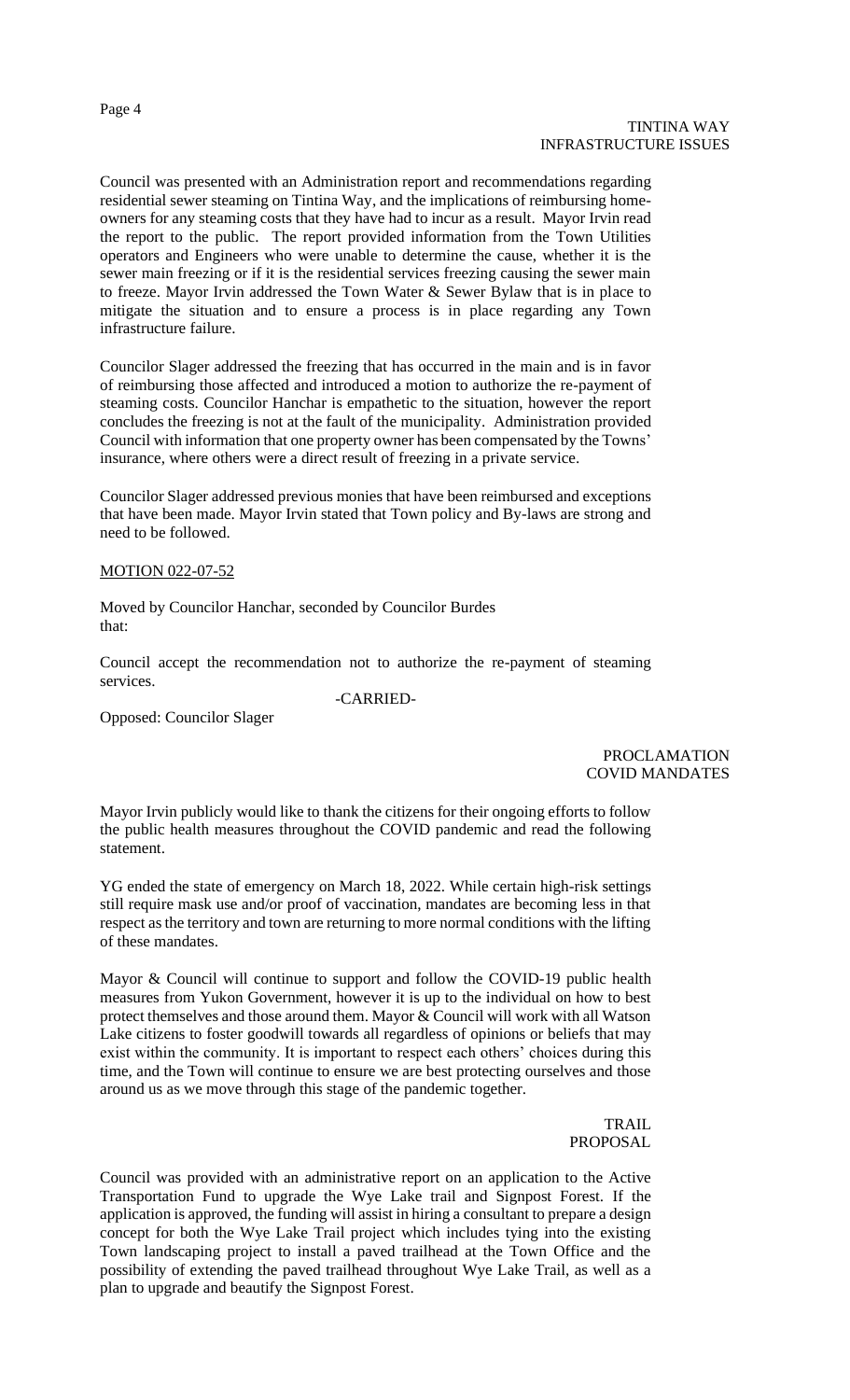Councilor Hanchar expressed concern about the idea of paving Wye Lake Trail and suggested the planning process include community engagement and consultation to ensure it is a worthwhile project. Council agreed more discussion is needed.

## MOTION 022-07-53

Moved by Councilor Burdes, seconded by Councilor Hanchar that:

Council accept the recommendations that pending approval of the funding application, the Town hire Lee & Associates to prepare a design concept for both Wye Lake Trail and Signpost Forest as presented.

#### -CARRIED-

SHANNON/STEVE BERGERON

Council was in receipt of a letter from Shannon/Steve Bergeron requesting approval for a subdivision and Conditional use for Lot 13, Plan 21366 to develop a multiple housing complex. The property is currently zoned Commercial Local and would require Council approve to allow the development.

Administration advised that the Watson Lake Zoning Bylaw allows for a Conditional Use of any lot if such use has been approved by Council.

# MOTION 022-07-54

Moved by Councilor Slager, seconded by Councilor Hanchar that:

Council accepts the subdivision and conditional use for Lot 13, Plan 21366 as presented.

## -CARRIED-

Councilor Hanchar addressed the housing shortage in the community and is excited about the proposal for the development of the multiple housing units.

#### **CORRESPONDENCE**

Mayor Irvin informed Council that he has received a formal request for a meeting with Deputy Chief Harlan Schilling.

#### **COUNCILOR OPEN FORUM**

Councilor Hanchar addressed lot /land development and expressed concern that there has been little or no action on this file and the town is now in the position that people are having to leave the community due to lack of housing. Councilor Hanchar is requesting an urgent meeting with YG to address this matter.

## MOTION 022-07-55

Moved by Councilor Hanchar, seconded by Councilor Slager that:

A formal request be sent to meet with Premier Silver and Minister Mostyn at the AYC AGM in May to discuss the issue of land development.

## -CARRIED -